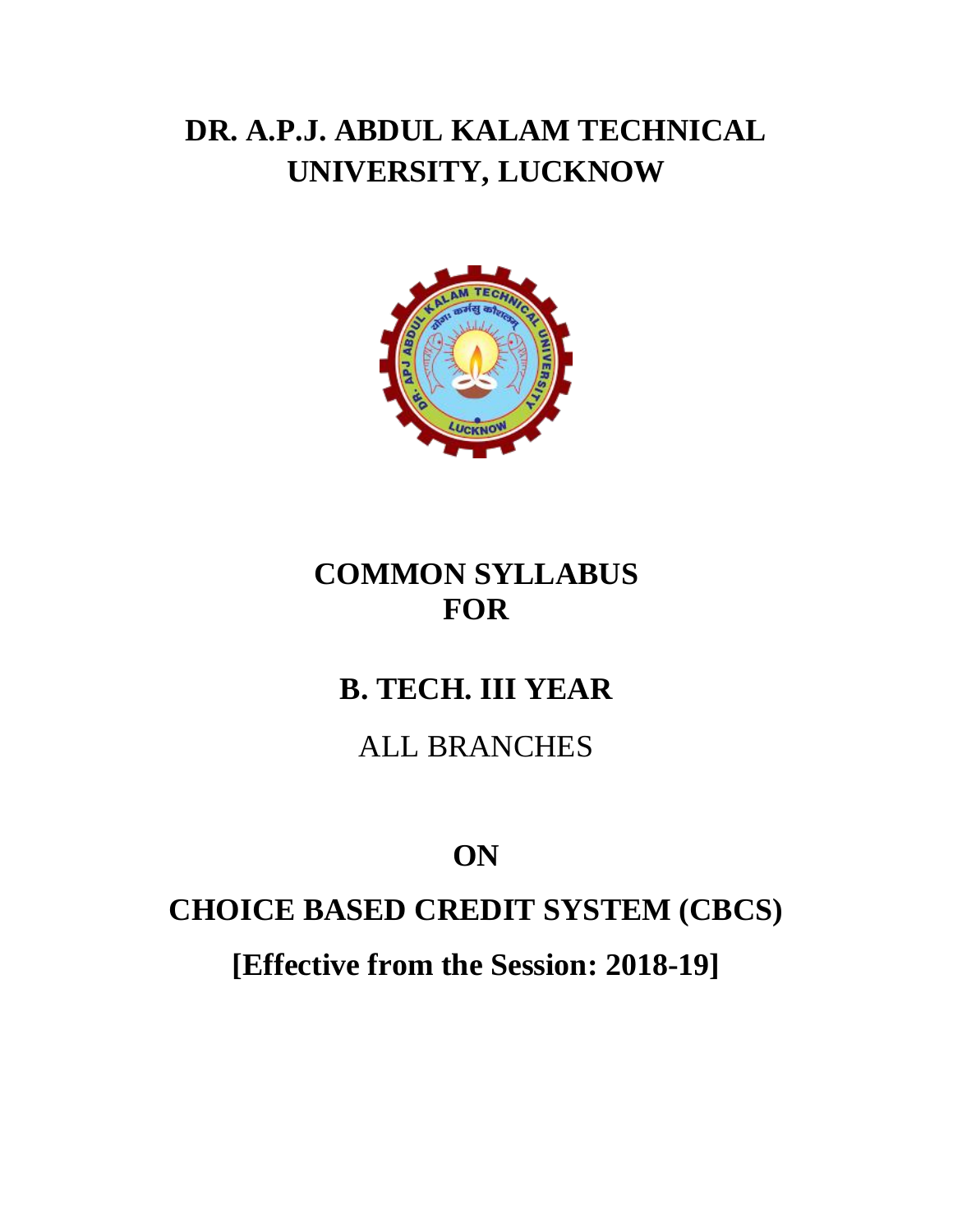| <b>RAS501</b>                                                                                                                             | <b>Managerial Economics</b>                                                                                                                                                                                                                                                                                                                                                                          | $L-T-P: 3-0-0$             |  |
|-------------------------------------------------------------------------------------------------------------------------------------------|------------------------------------------------------------------------------------------------------------------------------------------------------------------------------------------------------------------------------------------------------------------------------------------------------------------------------------------------------------------------------------------------------|----------------------------|--|
| Unit                                                                                                                                      | <b>Topic</b>                                                                                                                                                                                                                                                                                                                                                                                         | <b>Proposed</b><br>Lecture |  |
| $\bf I$                                                                                                                                   | Introduction of Engineering Economics and Demand Analysis: Meaning<br>and nature of Economics, Relation between science, engineering, technology<br>and economics; Meaning of Demand, Determinants of Demand, Shifts in<br>demand, Law of Demand, Price Elasticity of Demand &Types, Income<br>Elasticity, Cross price Elasticity, Determinants of Elasticity, uses and<br>importance of elasticity. | 06                         |  |
| $\mathbf{I}$                                                                                                                              | Concept of Supply: Law of Supply, Factors affecting Supply, Elasticity of<br>supply.<br>Demand Forecasting: Introduction, Meaning and Forecasting, Methods or<br>Techniques of Demand Forecasting, Criteria for Good Demand Forecasting,<br>Demand Forecasting for a New Product;                                                                                                                    | 06                         |  |
| III                                                                                                                                       | Cost Analysis- Introduction, Types of Costs, Cost-Output Relationship: Cost<br>Function, Cost-Output Relationships in the Short Run, and Cost-Output<br>Relationships in the Long Run; Short run and long run, Break- Even Analysis;<br>Production functions: laws of variable proportions, law of returns; Economies<br>of scale: Internal and external.                                            | 06                         |  |
| IV                                                                                                                                        | Market Structure Perfect Competition, Imperfect<br>Market<br>Structure:<br>competition - Monopolistic, Oligopoly, duopoly sorbent features of price<br>determination and various market conditions.                                                                                                                                                                                                  | 06                         |  |
| $\mathbf{V}$                                                                                                                              | Nature and characteristics of Indian economy, concepts of LPG, elementary<br>concepts of National Income, Inflation and Business Cycles , Concept of N.I.<br>and Measurement., Meaning of Inflation, Types and causes, Phases of<br>business cycle .Investment decisions for boosting economy (National income<br>and per capital income)                                                            | 06                         |  |
| <b>References:</b>                                                                                                                        |                                                                                                                                                                                                                                                                                                                                                                                                      |                            |  |
| 1. Premvir Kapoor, Sociology and Economics for Engineers, Khanna Publishing House (Edition 2018)                                          |                                                                                                                                                                                                                                                                                                                                                                                                      |                            |  |
| 2. Salvatore D, "Principles of Microeconomics", Oxford University Press.                                                                  |                                                                                                                                                                                                                                                                                                                                                                                                      |                            |  |
| 3. Koutsoyiannis A, "Modern Microeconomic", Macmillan Education Ltd.<br>4. Dwivedi DN, "Principles of Microeconomics", Pearson Education. |                                                                                                                                                                                                                                                                                                                                                                                                      |                            |  |
| 5. Cowell, FA, "Microeconomic Principles and Analysis", Oxford University Press.                                                          |                                                                                                                                                                                                                                                                                                                                                                                                      |                            |  |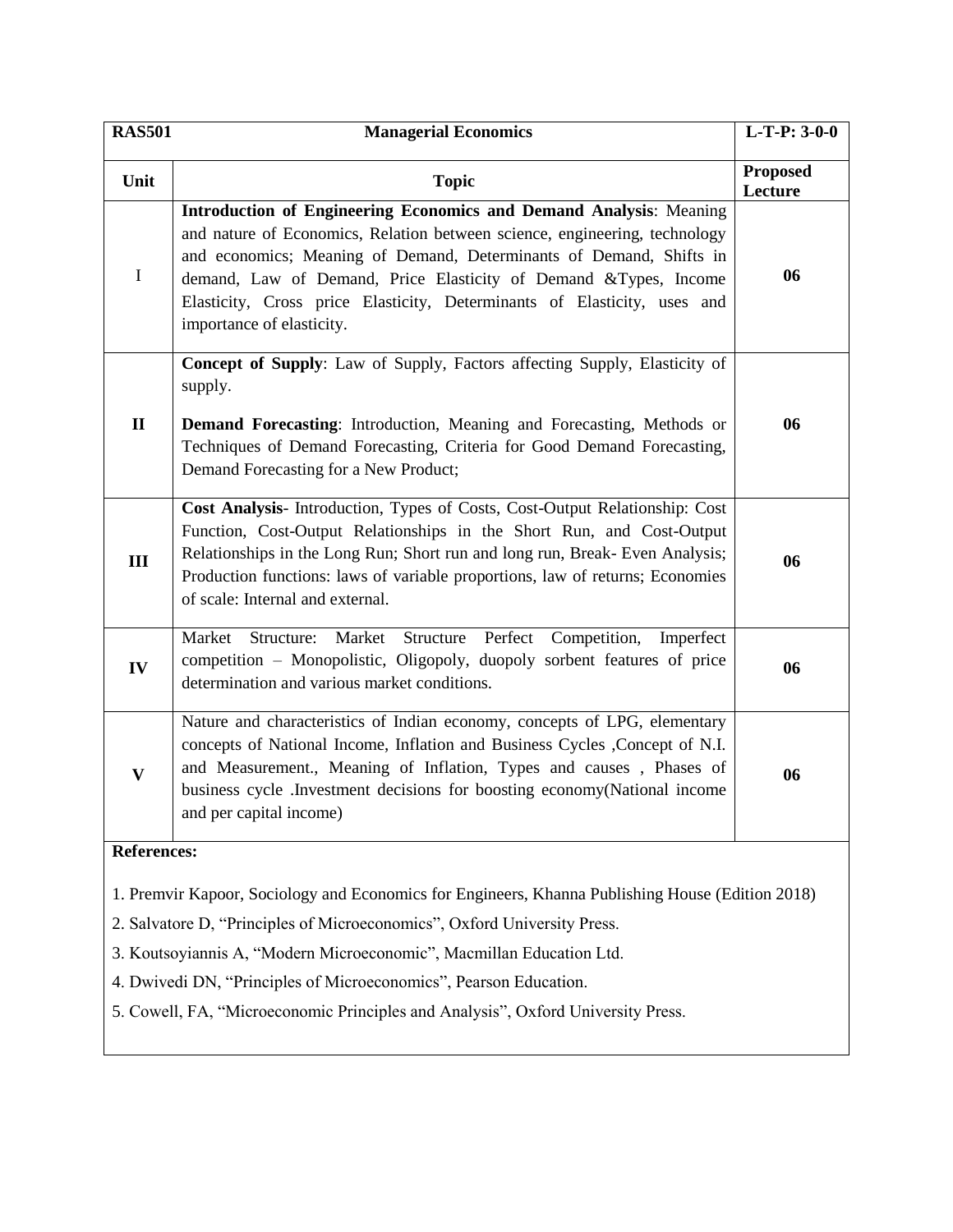|                                                                                                     | <b>RAS502/ RAS602</b><br><b>SOCIOLOGY</b>                                                                                                                                                                                                                                                                                                                                            | $L-T-P: 3-0-0$             |  |  |
|-----------------------------------------------------------------------------------------------------|--------------------------------------------------------------------------------------------------------------------------------------------------------------------------------------------------------------------------------------------------------------------------------------------------------------------------------------------------------------------------------------|----------------------------|--|--|
| Unit                                                                                                | <b>Topic</b>                                                                                                                                                                                                                                                                                                                                                                         | <b>Proposed</b><br>Lecture |  |  |
| $\mathbf I$                                                                                         | Industrial Sociology: Nature, Scope and Importance of Industrial Sociology.<br>Social Relations in Industry, Social Organisation in Industry- Bureaucracy,<br>Scientific Management and Human Relations.                                                                                                                                                                             | 06                         |  |  |
| $\mathbf{I}$                                                                                        | Rise and Development of Industry: Early Industrialism - Types of Productive<br>Systems - The Manorial or Feudal system. The Guild system, The domestic or<br>putting-out system, and the Factory system. Characteristics of the factory system.<br>Causes and Consequences of industrialization. Obstacles to and Limitations of<br>Industrialization.                               | 06                         |  |  |
| III                                                                                                 | Industrialization in India. Industrial Policy Resolutions - 1956. Science.<br>Technology and Innovation Policy of India 2013.                                                                                                                                                                                                                                                        | 06                         |  |  |
| IV                                                                                                  | Contemporary Issues: Grievances and Grievance handling Procedure. Industrial<br>Disputes: causes, Strikes and Lockouts. Preventive Machinery of Industrial<br>Disputes: Schemes of Workers Participation in Management- Works Committee,<br>Collective Bargaining, Bi-partite & Tri-partite Agreement, Code of Discipline,<br>Standing Orders. Labour courts & Industrial Tribunals. | 06                         |  |  |
| $\mathbf{V}$                                                                                        | Visualizing the future: Models of industrialization- Collectivist, anarchist, free<br>market, environmentalist, etc. Cultural issues, consumer society and sociological<br>concerns.                                                                                                                                                                                                 | 06                         |  |  |
| <b>References:</b>                                                                                  |                                                                                                                                                                                                                                                                                                                                                                                      |                            |  |  |
|                                                                                                     | 1. PREMVIR KAPOOOR, Sociology & Economics for Engineers, Khanna Publishing House (Edition 2018).<br>2. GISBERT PASCAL, Fundamentals of Industrial sociology, Tata McGraw Hill, New Delhi, 1972.                                                                                                                                                                                      |                            |  |  |
| 2. SCHNEIDER ENGNO V., Industrial Sociology 2nd Ed., McGraw Hill Publishing Co., New Delhi, 1979.   |                                                                                                                                                                                                                                                                                                                                                                                      |                            |  |  |
| 3. MAMORIA C.B. And MAMORIA S., Dynamics of Industrial Relations in India.                          |                                                                                                                                                                                                                                                                                                                                                                                      |                            |  |  |
| 4. SINHA G.P. and P.R.N. SINHA, Industrial Relations and Labour Legislations, New Delhi, Oxford and |                                                                                                                                                                                                                                                                                                                                                                                      |                            |  |  |
| IBH Publishing Co., 1977.                                                                           |                                                                                                                                                                                                                                                                                                                                                                                      |                            |  |  |
| 5. S.C. SHARMA, Industrial Safety and Health Management, Khanna Book Publishing Co. (P) Ltd., Delhi |                                                                                                                                                                                                                                                                                                                                                                                      |                            |  |  |
| (ISBN: 978-93-86173-188)                                                                            |                                                                                                                                                                                                                                                                                                                                                                                      |                            |  |  |
| 5. NADKARNI, LAKSHMI, Sociology of Industrial Worker, Rawat, Jaipur, 1998.                          |                                                                                                                                                                                                                                                                                                                                                                                      |                            |  |  |
| 6. BHOWMICK SHARIT, Industry, Labour and Society, Orient, 2012.                                     |                                                                                                                                                                                                                                                                                                                                                                                      |                            |  |  |
|                                                                                                     | 7. RICHARD BROWN, JOHN CHILD, AND S R PARKER, The Sociology of Industry 1st Edition,                                                                                                                                                                                                                                                                                                 |                            |  |  |
| Routledge, 2015.                                                                                    |                                                                                                                                                                                                                                                                                                                                                                                      |                            |  |  |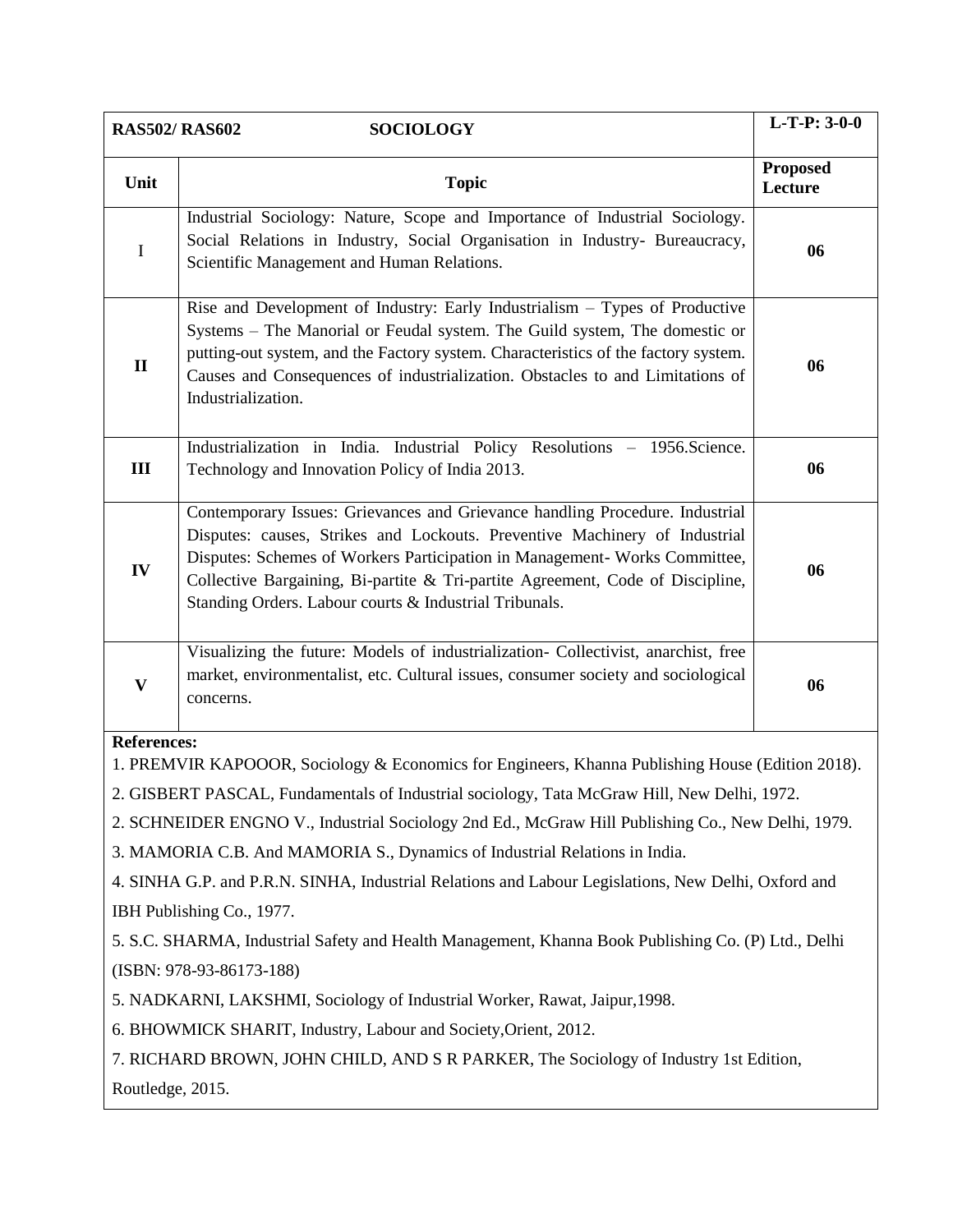| <b>RAS601</b>                                                                                                                                                                                                                                                                                                                                                                                               | <b>INDUSTRIAL MANAGEMENT</b>                                                                                                                                                                                                                                                                                                                                                                                       | L-T-P: $3-0-0$             |  |  |
|-------------------------------------------------------------------------------------------------------------------------------------------------------------------------------------------------------------------------------------------------------------------------------------------------------------------------------------------------------------------------------------------------------------|--------------------------------------------------------------------------------------------------------------------------------------------------------------------------------------------------------------------------------------------------------------------------------------------------------------------------------------------------------------------------------------------------------------------|----------------------------|--|--|
| Unit                                                                                                                                                                                                                                                                                                                                                                                                        | <b>Topic</b>                                                                                                                                                                                                                                                                                                                                                                                                       | <b>Proposed</b><br>Lecture |  |  |
| $\mathbf I$                                                                                                                                                                                                                                                                                                                                                                                                 | Introduction: Concept and scope of Industrial Management. Productivity:<br>Definition, measurement, productivity index, types of production system,<br>Industrial Ownership.                                                                                                                                                                                                                                       | 06                         |  |  |
| $\mathbf{I}$                                                                                                                                                                                                                                                                                                                                                                                                | Functions of Management, Taylor's Scientific Management Theory, Fayol's<br>Principles of Management, Social responsibilities of Management,<br>Introduction to Human resources management: Nature of HRM, functions and<br>importance of HRM.                                                                                                                                                                      | 06                         |  |  |
| III                                                                                                                                                                                                                                                                                                                                                                                                         | Work Study: Introduction, definition, objectives, steps in work study, Method<br>study: definition, objectives, steps of method study, Work Measurement: purpose,<br>types of study $-$ stop watch methods $-$ steps $-$ allowances $-$ standard time<br>calculations — work sampling, Production Planning and Control<br>Inventory Control: Inventory, Cost, Models of inventory control: EOQ, ABC,<br><b>VED</b> | 06                         |  |  |
| IV                                                                                                                                                                                                                                                                                                                                                                                                          | Quality Control: statistical quality control, Control charts for variables and<br>attributes, Acceptance Sampling- Single sampling- Double sampling plans,<br>Introduction to TQM.                                                                                                                                                                                                                                 | 06                         |  |  |
| $\mathbf{V}$                                                                                                                                                                                                                                                                                                                                                                                                | Project Management: Project network analysis, CPM, PERT and Project<br>crashing and resource Leveling                                                                                                                                                                                                                                                                                                              | 06                         |  |  |
| <b>References:</b><br>1. Engineering Management (Industrial Engineering & Management)/ S.C. Sharma & T.R. Banga, Khanna<br>Book Publishing Co. (P) Ltd., Delhi (ISBN: 978-93-86173-072)<br>2. Industrial Engineering and Management/ P. Khanna, Dhanpatrai publications Ltd.<br>3. Production & Operation Management /PaneerSelvam /PHI.<br>4. Industrial Engineering Management/NVS Raju/Cengage Learning. |                                                                                                                                                                                                                                                                                                                                                                                                                    |                            |  |  |
| 5. Industrial Engineering Management I RaviShankar/ Galgotia.                                                                                                                                                                                                                                                                                                                                               |                                                                                                                                                                                                                                                                                                                                                                                                                    |                            |  |  |